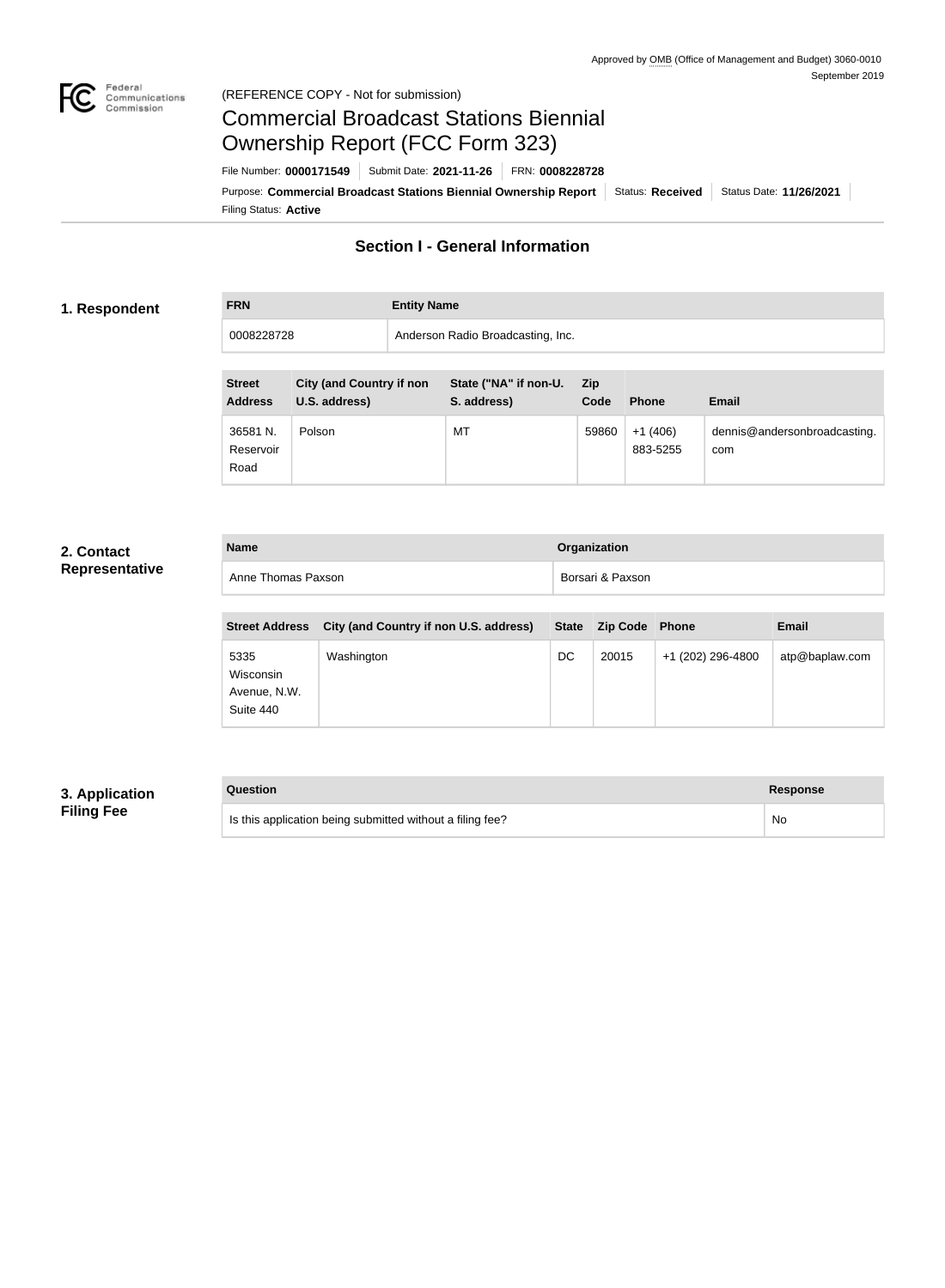| <b>Fees</b> | <b>Application Type</b> | <b>Form Number</b> | <b>Fee Code</b> | Quantity | <b>Fee Amount</b> | <b>Subtotal</b> |
|-------------|-------------------------|--------------------|-----------------|----------|-------------------|-----------------|
|             | Biennial                | Form 323           | MAR             |          | 85                | \$595.00        |
|             |                         |                    |                 |          | Total             | \$595.00        |

# **4. Nature of Respondent**

| (a) Provide the following information about the Respondent: |                        |
|-------------------------------------------------------------|------------------------|
| <b>Relationship to stations/permits</b>                     | Licensee               |
| <b>Nature of Respondent</b>                                 | For-profit corporation |

**(b) Provide the following information about this report:**

| <b>Purpose</b> | Biennial                                                                                                                                                                               |
|----------------|----------------------------------------------------------------------------------------------------------------------------------------------------------------------------------------|
| "As of" date   | 10/01/2021                                                                                                                                                                             |
|                | When filing a biennial ownership report or validating<br>and resubmitting a prior biennial ownership report, this<br>date must be Oct. 1 of the year in which this report is<br>filed. |

### **5. Licensee(s) and Station(s)**

### **Respondent is filing this report to cover the following Licensee(s) and station(s):**

| Licensee/Permittee Name           | <b>FRN</b> |
|-----------------------------------|------------|
| Anderson Radio Broadcasting, Inc. | 0008228728 |

| Fac. ID No. | <b>Call Sign</b> | <b>City</b>      | <b>State</b> | <b>Service</b> |
|-------------|------------------|------------------|--------------|----------------|
| 2205        | <b>KKMT</b>      | <b>RONAN</b>     | MT           | <b>FM</b>      |
| 2208        | <b>KERR</b>      | <b>POLSON</b>    | MT           | AM             |
| 83460       | <b>KIBG</b>      | <b>BIGFORK</b>   | МT           | <b>FM</b>      |
| 160700      | <b>KQDE</b>      | <b>EVERGREEN</b> | MT           | AM             |
| 164302      | <b>KZXT</b>      | <b>EUREKA</b>    | МT           | <b>FM</b>      |
| 164303      | <b>KQEZ</b>      | ST. REGIS        | МT           | <b>FM</b>      |
| 165376      | <b>KQRK</b>      | <b>PABLO</b>     | МT           | FM             |

# **Section II – Biennial Ownership Information**

**1. 47 C.F.R. Section 73.3613 and Other Documents**

Licensee Respondents that hold authorizations for one or more full power television, AM, and/or FM stations should list all contracts and other instruments set forth in 47 C.F.R. Section 73.3613(a) through (c) for the facility or facilities listed on this report. In addition, attributable Local Marketing Agreements (LMAs) and attributable Joint Sales Agreements (JSAs) must be disclosed by the licensee of the brokering station on its ownership report. If the agreement is an attributable LMA, an attributable JSA, or a network affiliation agreement, check the appropriate box. Otherwise, select "Other." Non-Licensee Respondents, as well as Licensee Respondents that only hold authorizations for Class A television and/or low power television stations, should select "Not Applicable" in response to this question.

#### **Document Information**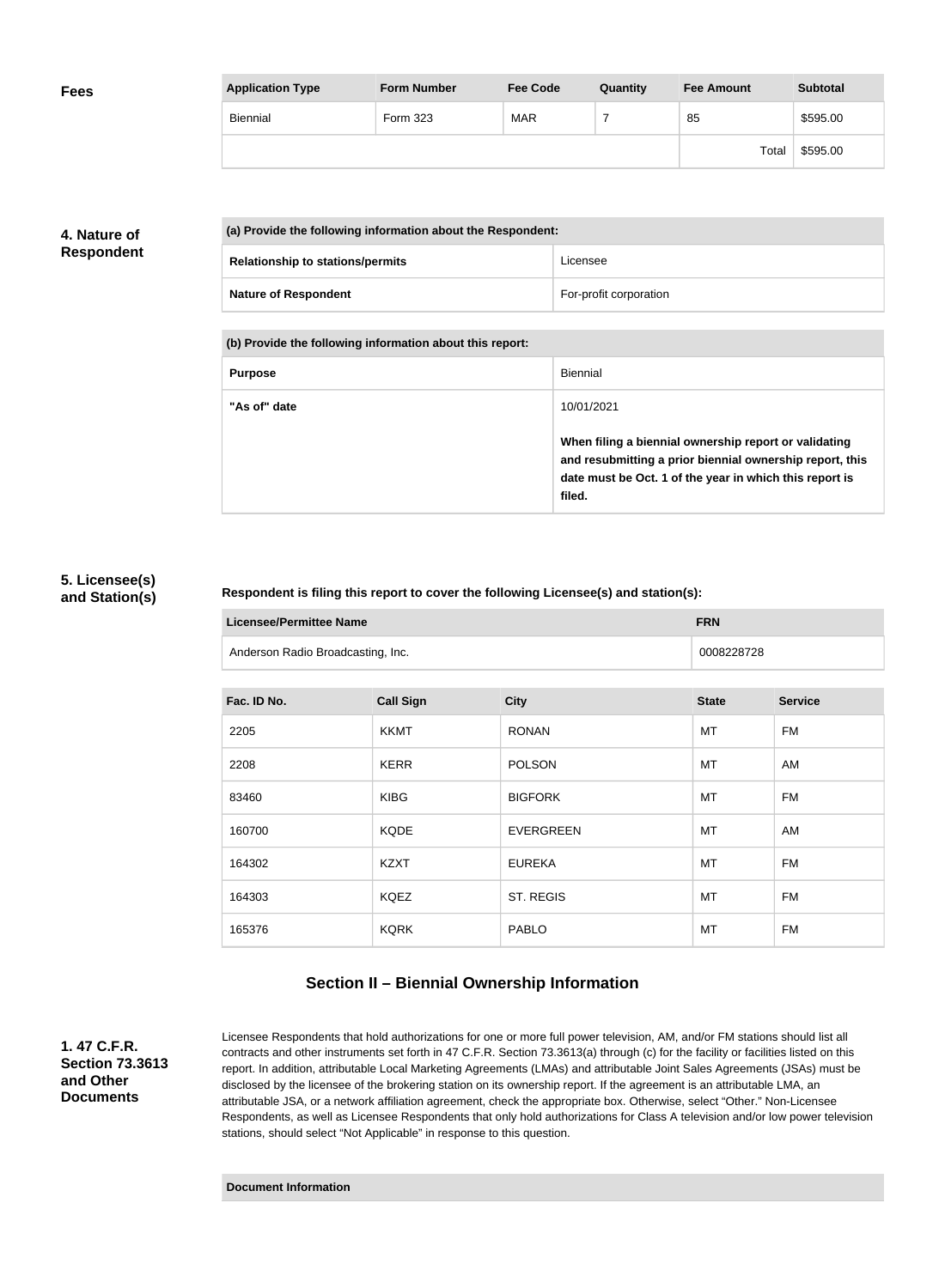| Description of contract or instrument           | SBA quaranteed loan documents: Loan Agreement, Note,<br>Unconditional Guarantee, Security Agreement, SBA Lien<br>Instrument Addendum, Mortgage, and Assignment of<br>[Insurance] Policy as Collateral Security |
|-------------------------------------------------|----------------------------------------------------------------------------------------------------------------------------------------------------------------------------------------------------------------|
| Parties to contract or instrument               | Variously, SBA, First Citizens Bank of Polson, Dennis L.<br>Anderson, Nila Y. Anderson, and Anderson Properties, L.L.P.                                                                                        |
| Date of execution                               | 10/2003                                                                                                                                                                                                        |
| Date of expiration                              | 12/2026                                                                                                                                                                                                        |
| <b>Agreement type</b><br>(check all that apply) | Other<br>Agreement Type: SBA guaranteed loan documents                                                                                                                                                         |

#### **Document Information**

| Description of contract or instrument           | By-laws                                                |
|-------------------------------------------------|--------------------------------------------------------|
| Parties to contract or instrument               | N/A                                                    |
| Date of execution                               | 11/2002                                                |
| Date of expiration                              | No expiration date                                     |
| <b>Agreement type</b><br>(check all that apply) | Other<br>Agreement Type: Corporate governance document |

### **Document Information**

| Description of contract or instrument           | Articles of Incorporation                                    |
|-------------------------------------------------|--------------------------------------------------------------|
| Parties to contract or instrument               | N/A                                                          |
| Date of execution                               | 11/2002                                                      |
| Date of expiration                              | No expiration date                                           |
| <b>Agreement type</b><br>(check all that apply) | Other<br><b>Agreement Type: Corporate formation document</b> |

### **2. Ownership Interests**

**(a)** Ownership Interests. This Question requires Respondents to enter detailed information about ownership interests by generating a series of subforms. Answer each question on each subform. The first subform listing should be for the Respondent itself. If the Respondent is not a natural person, also list each of the officers, directors, stockholders, non-insulated partners, non-insulated members, and any other persons or entities with a direct attributable interest in the Respondent pursuant to the standards set forth in 47 C.F.R. Section 73.3555. (A "direct" interest is one that is not held through any intervening companies or entities.) List each interest holder with a direct attributable interest in the Respondent separately.

Leave the percentage of total assets (Equity Debt Plus) field blank for an interest holder unless that interest holder has an attributable interest in the Respondent solely on the basis of the Commission's Equity Debt Plus attribution standard, 47 C.F.R. Section 73.3555, Note 2(i).

In the case of vertical or indirect ownership structures, list only those interests in the Respondent that also represent an attributable interest in the Licensee(s) for which the report is being submitted.

Entities that are part of an organizational structure that includes holding companies or other forms of indirect ownership must file separate ownership reports. In such a structure do not report, or file a separate report for, any interest holder that does not have an attributable interest in the Licensee(s) for which the report is being submitted.

Please see the Instructions for further detail concerning interests that must be reported in response to this question.

The Respondent must provide an FCC Registration Number for each interest holder reported in response to this question. Please see the Instructions for detailed information and guidance concerning this requirement.

#### **Ownership Information**

| <b>FRN</b> |
|------------|
|------------|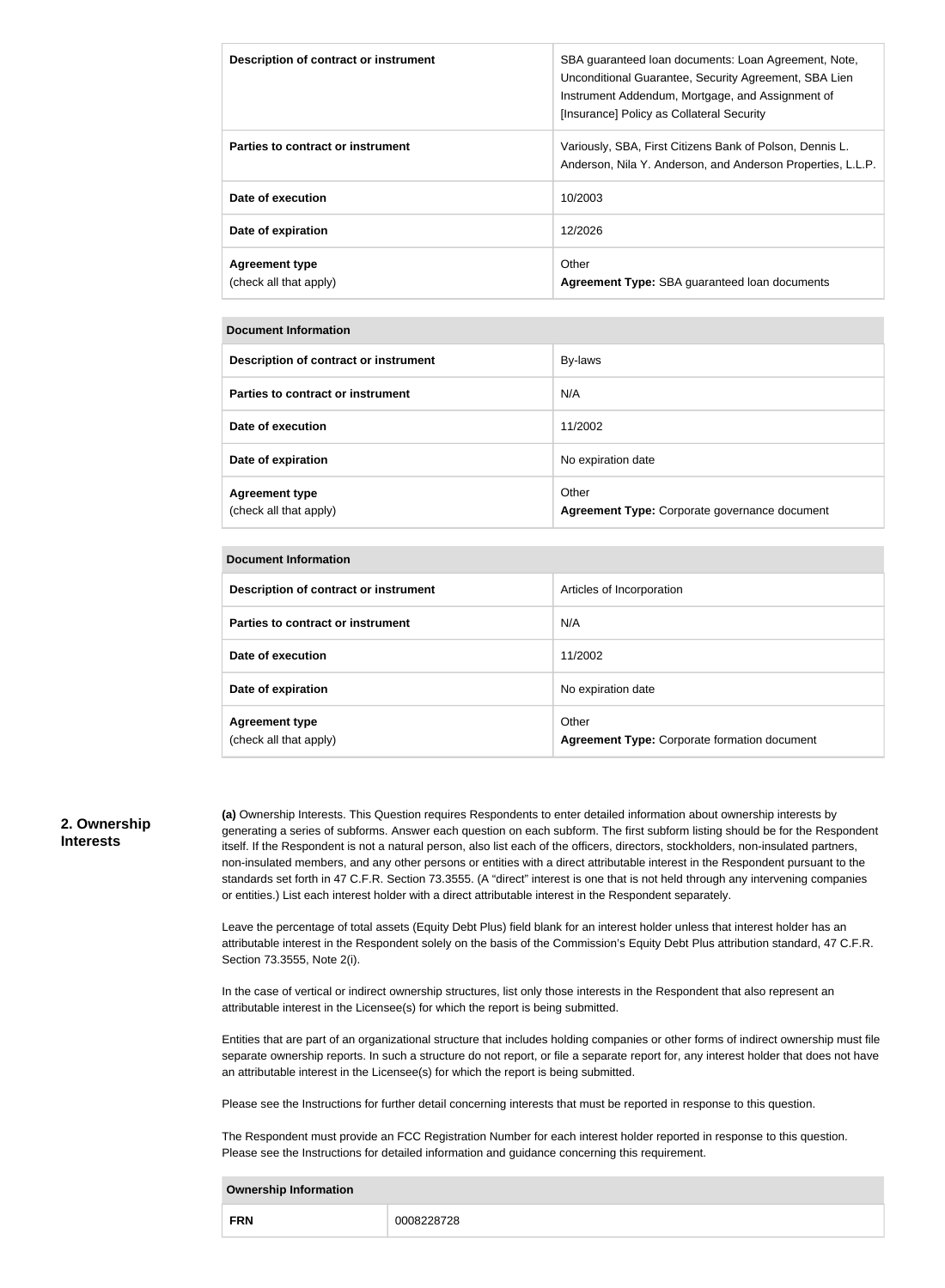| <b>Entity Name</b>                                                                                                               | Anderson Radio Broadcasting, Inc.                       |                         |                             |
|----------------------------------------------------------------------------------------------------------------------------------|---------------------------------------------------------|-------------------------|-----------------------------|
| <b>Address</b>                                                                                                                   | PO Box                                                  |                         |                             |
|                                                                                                                                  | Street 1                                                | 36581 N. Reservoir Road |                             |
|                                                                                                                                  | <b>Street 2</b>                                         |                         |                             |
|                                                                                                                                  | <b>City</b>                                             | Polson                  |                             |
|                                                                                                                                  | State ("NA" if non-U.S.<br>address)                     | <b>MT</b>               |                             |
|                                                                                                                                  | <b>Zip/Postal Code</b>                                  | 59860                   |                             |
|                                                                                                                                  | Country (if non-U.S.<br>address)                        | <b>United States</b>    |                             |
| <b>Listing Type</b>                                                                                                              | Respondent                                              |                         |                             |
| <b>Positional Interests</b><br>(check all that apply)                                                                            | Respondent                                              |                         |                             |
| <b>Tribal Nation or Tribal</b><br><b>Entity</b>                                                                                  | Interest holder is not a Tribal nation or Tribal entity |                         |                             |
| <b>Interest Percentages</b><br>(enter percentage values                                                                          | <b>Voting</b>                                           | 0.0%                    | <b>Jointly Held?</b><br>No. |
| from 0.0 to 100.0)                                                                                                               | <b>Equity</b>                                           | 0.0%                    |                             |
|                                                                                                                                  | <b>Total assets (Equity Debt</b><br>Plus)               | 0.0%                    |                             |
| Does interest holder have an attributable interest in one or more broadcast stations<br>No<br>that do not appear on this report? |                                                         |                         |                             |

| <b>FRN</b>                                                | 0020010591                          |                                |  |
|-----------------------------------------------------------|-------------------------------------|--------------------------------|--|
| <b>Name</b>                                               | Dennis L. Anderson                  |                                |  |
| <b>Address</b>                                            | PO Box                              |                                |  |
|                                                           | <b>Street 1</b>                     | 34598 Sweet Cherry Lane        |  |
|                                                           | <b>Street 2</b>                     |                                |  |
|                                                           | <b>City</b>                         | Polson                         |  |
|                                                           | State ("NA" if non-U.S.<br>address) | <b>MT</b>                      |  |
|                                                           | <b>Zip/Postal Code</b>              | 59860                          |  |
|                                                           | Country (if non-U.S.<br>address)    | <b>United States</b>           |  |
| <b>Listing Type</b>                                       | Other Interest Holder               |                                |  |
| <b>Positional Interests</b><br>(check all that apply)     |                                     | Officer, Director, Stockholder |  |
| Citizenship, Gender,                                      | <b>Citizenship</b>                  | <b>US</b>                      |  |
| <b>Ethnicity, and Race</b><br><b>Information (Natural</b> | Gender                              | Male                           |  |
| Persons Only)                                             | <b>Ethnicity</b>                    | Not Hispanic or Latino         |  |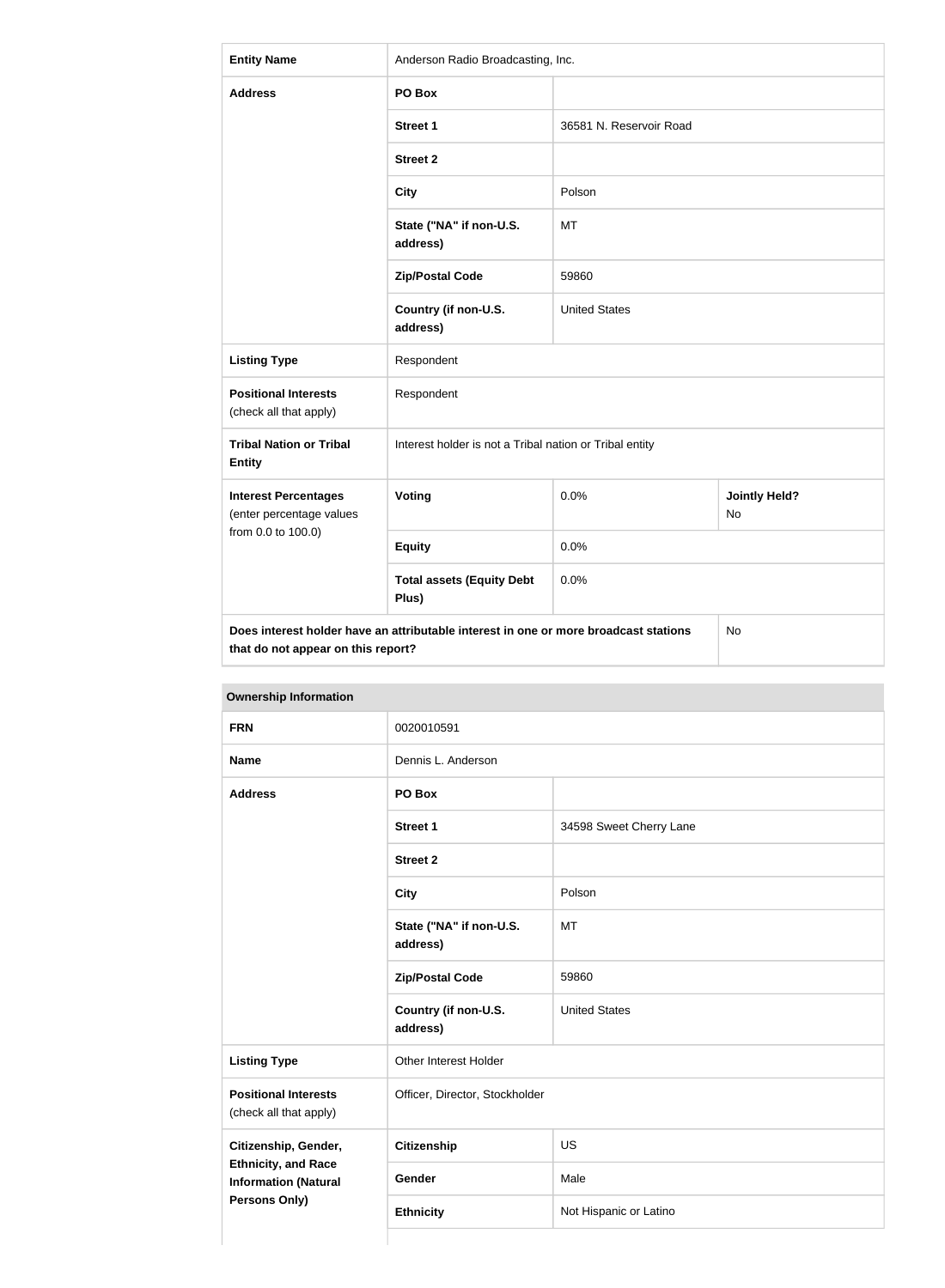|                                                                                                                            | Race                                      | White                                |  |  |
|----------------------------------------------------------------------------------------------------------------------------|-------------------------------------------|--------------------------------------|--|--|
| <b>Interest Percentages</b><br>(enter percentage values<br>from 0.0 to 100.0)                                              | <b>Voting</b>                             | <b>Jointly Held?</b><br>50.0%<br>No. |  |  |
|                                                                                                                            | <b>Equity</b>                             | 50.0%                                |  |  |
|                                                                                                                            | <b>Total assets (Equity Debt</b><br>Plus) |                                      |  |  |
| Does interest holder have an attributable interest in one or more broadcast stations<br>that do not appear on this report? |                                           | No.                                  |  |  |

| <b>Ownership Information</b>                                                                                                            |                                           |                                     |  |  |
|-----------------------------------------------------------------------------------------------------------------------------------------|-------------------------------------------|-------------------------------------|--|--|
| <b>FRN</b>                                                                                                                              | 0020010609                                |                                     |  |  |
| <b>Name</b>                                                                                                                             | Nila Y. Anderson                          |                                     |  |  |
| <b>Address</b>                                                                                                                          | PO Box                                    |                                     |  |  |
|                                                                                                                                         | <b>Street 1</b>                           | 34598 Sweet Cherry Lane             |  |  |
|                                                                                                                                         | <b>Street 2</b>                           |                                     |  |  |
|                                                                                                                                         | <b>City</b>                               | Polson                              |  |  |
|                                                                                                                                         | State ("NA" if non-U.S.<br>address)       | <b>MT</b>                           |  |  |
|                                                                                                                                         | <b>Zip/Postal Code</b>                    | 59860                               |  |  |
|                                                                                                                                         | Country (if non-U.S.<br>address)          | <b>United States</b>                |  |  |
| <b>Listing Type</b>                                                                                                                     | Other Interest Holder                     |                                     |  |  |
| <b>Positional Interests</b><br>(check all that apply)                                                                                   | Officer, Director, Stockholder            |                                     |  |  |
| Citizenship, Gender,                                                                                                                    | <b>Citizenship</b>                        | US                                  |  |  |
| <b>Ethnicity, and Race</b><br><b>Information (Natural</b>                                                                               | Gender                                    | Female                              |  |  |
| <b>Persons Only)</b>                                                                                                                    | <b>Ethnicity</b>                          | Not Hispanic or Latino              |  |  |
|                                                                                                                                         | Race                                      | White                               |  |  |
| <b>Interest Percentages</b><br>(enter percentage values                                                                                 | <b>Voting</b>                             | 50.0%<br><b>Jointly Held?</b><br>No |  |  |
| from 0.0 to 100.0)                                                                                                                      | <b>Equity</b>                             | 50.0%                               |  |  |
|                                                                                                                                         | <b>Total assets (Equity Debt</b><br>Plus) |                                     |  |  |
| Does interest holder have an attributable interest in one or more broadcast stations<br><b>No</b><br>that do not appear on this report? |                                           |                                     |  |  |

| (b) Respondent certifies that any interests, including equity, financial, or voting | Yes |
|-------------------------------------------------------------------------------------|-----|
| interests, not reported in this filing are non-attributable.                        |     |
| If "No," submit as an exhibit an explanation.                                       |     |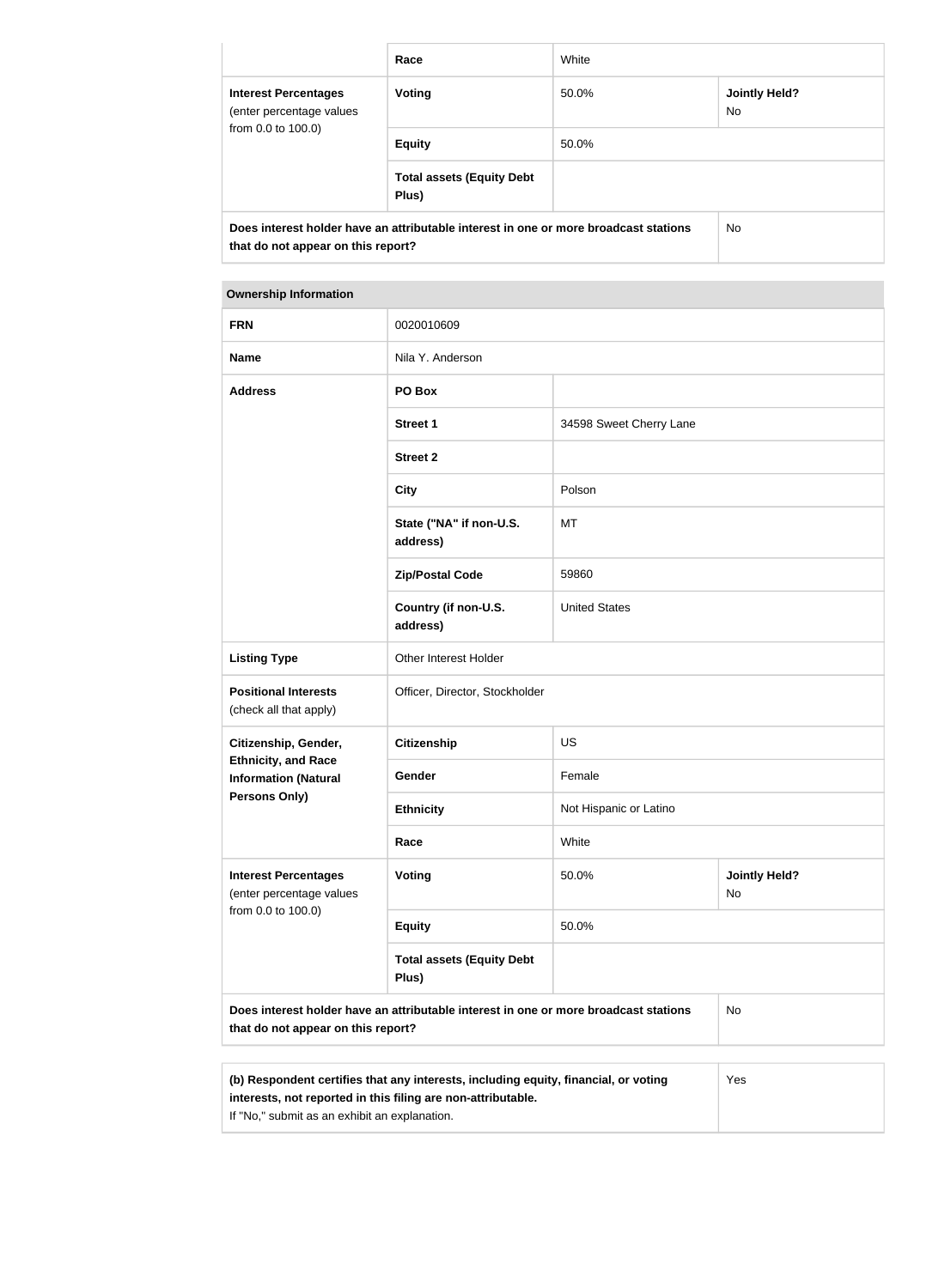

**(d) Are any of the individuals listed as an attributable interest holder in the Respondent married to each other or related to each other as parentchild or as siblings?** Yes

If "Yes," provide the following information for each such the relationship.

| <b>Lattilly INGIGUOILSHIPS</b> |            |             |                   |
|--------------------------------|------------|-------------|-------------------|
| <b>FRN</b>                     | 0020010591 | <b>Name</b> | Dennis L Anderson |
| <b>FRN</b>                     | 0020010609 | <b>Name</b> | Nila Y Anderson   |
| Relationship                   | Spouses    |             |                   |

| <b>Family Relationships</b> |  |
|-----------------------------|--|

| (e) Is Respondent seeking an attribution exemption for any officer or director with              | <b>No</b> |
|--------------------------------------------------------------------------------------------------|-----------|
| duties wholly unrelated to the Licensee(s)?                                                      |           |
|                                                                                                  |           |
| If "Yes," complete the information in the required fields and submit an Exhibit fully describing |           |
| that individual's duties and responsibilities, and explaining why that individual should not be  |           |

that individual's duties and responsibilities, and explaining why that individual should not be attributed an interest.

| 3. Organizational       |
|-------------------------|
| <b>Chart (Licensees</b> |
| Only)                   |

Attach a flowchart or similar document showing the Licensee's vertical ownership structure including the Licensee and all entities that have attributable interests in the Licensee. Licensees with a single parent entity may provide a brief explanatory textual Exhibit in lieu of a flowchart or similar document. Licensees without parent entities should so indicate in a textual Exhibit.

**Non-Licensee Respondents should select "N/A" in response to this question.**